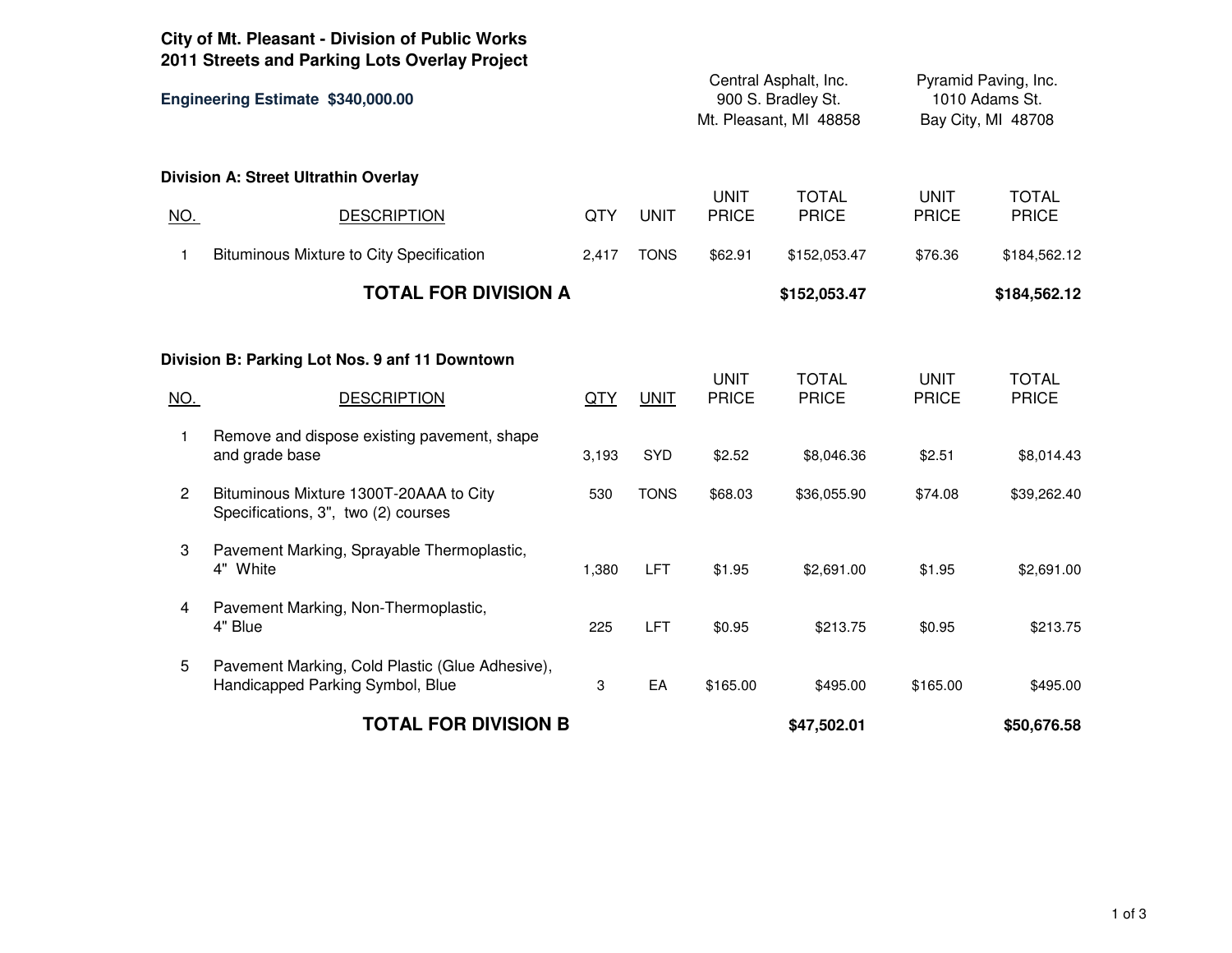|                      |                                                                                    |       |             | Central Asphalt, Inc.<br>900 S. Bradley St.<br>Mt. Pleasant, MI 48858 |                              | Pyramid Paving, Inc.<br>1010 Adams St.<br>Bay City, MI 48708 |                              |
|----------------------|------------------------------------------------------------------------------------|-------|-------------|-----------------------------------------------------------------------|------------------------------|--------------------------------------------------------------|------------------------------|
|                      | <b>Division C: Airport Parking Lot Overlay</b>                                     |       |             |                                                                       |                              |                                                              |                              |
| <u>NO.</u>           | <b>DESCRIPTION</b>                                                                 | QTY   | <b>UNIT</b> | <b>UNIT</b><br><b>PRICE</b>                                           | <b>TOTAL</b><br><b>PRICE</b> | <b>UNIT</b><br><b>PRICE</b>                                  | <b>TOTAL</b><br><b>PRICE</b> |
| 1                    | Bituminous Mixture 1300T-20AAA<br>2", one (1) course                               | 143   | <b>TONS</b> | \$71.22                                                               | \$10,184.46                  | \$82.22                                                      | \$11,757.46                  |
| $\overline{2}$       | Pavement Marking, Sprayable Thermoplastic,<br>4" White                             | 332   | <b>LFT</b>  | \$4.55                                                                | \$1,510.60                   | \$4.55                                                       | \$1,510.60                   |
| 3                    | Pavement Marking Paint, Non-Thermoplastic,<br>4" Blue                              | 75    | <b>LFT</b>  | \$0.95                                                                | \$71.25                      | \$0.95                                                       | \$71.25                      |
| 4                    | Pavement Marking, Cold Plastic (Glue Adhesive)<br>Handicapped Parking Symbol, Blue | 1     | EA          | \$165.00                                                              | \$165.00                     | \$165.00                                                     | \$165.00                     |
|                      | <b>TOTAL FOR DIVISION C</b>                                                        |       |             |                                                                       | \$11,931.31                  |                                                              | \$13,504.31                  |
|                      | Division D: Division of Public Works Access Drive and Parking Lot                  |       |             |                                                                       |                              |                                                              |                              |
|                      | Parcel 1 - DPW Parking Lot                                                         |       |             | <b>UNIT</b>                                                           |                              |                                                              |                              |
| <u>NO.</u>           | <b>DESCRIPTION</b>                                                                 | QTY   | <b>UNIT</b> | <b>PRICE</b>                                                          | <b>TOTAL</b><br><b>PRICE</b> | <b>UNIT</b><br><b>PRICE</b>                                  | <b>TOTAL</b><br><b>PRICE</b> |
| 1                    | Crush and Shape                                                                    | 2,462 | <b>SYDS</b> | \$2.55                                                                | \$6,278.10                   | \$1.71                                                       | \$4,210.02                   |
| $\overline{2}$       | Bituminous Mixture 1300T-20AAA<br>3", two (2) courses                              | 444   | <b>TONS</b> | \$58.03                                                               | \$25,765.32                  | \$68.52                                                      | \$30,422.88                  |
|                      | Parcel 2 - DPW Garage Driveway                                                     |       |             |                                                                       |                              |                                                              |                              |
| 1                    | Bituminous Mixture 1300T-20AAA<br>2" Overlay                                       | 287   | <b>TONS</b> | \$58.03                                                               | \$16,654.61                  | \$66.14                                                      | \$18,982.18                  |
| $\mathbf{2}^{\circ}$ | Pavement Marking, Sprayable Thermoplastic,<br>4" White                             | 340   | LFT         | \$4.55                                                                | \$1,547.00                   | \$4.55                                                       | \$1,547.00                   |
| 3                    | Pavement Marking Paint, Non-Thermoplastic,<br>4" Blue                              | 75    | LFT         | \$0.95                                                                | \$71.25                      | \$0.95                                                       | \$71.25                      |
| 4                    | Pavement Marking, Cold Plastic (Glue Adhesive),<br>Hadicapped Parking Symbol, Blue | 1     | EA          | \$165.00                                                              | \$165.00                     | \$165.00                                                     | \$165.00                     |
|                      | <b>TOTAL FOR DIVISION D</b>                                                        |       |             |                                                                       | \$50,481.28                  |                                                              | \$55,398.33                  |